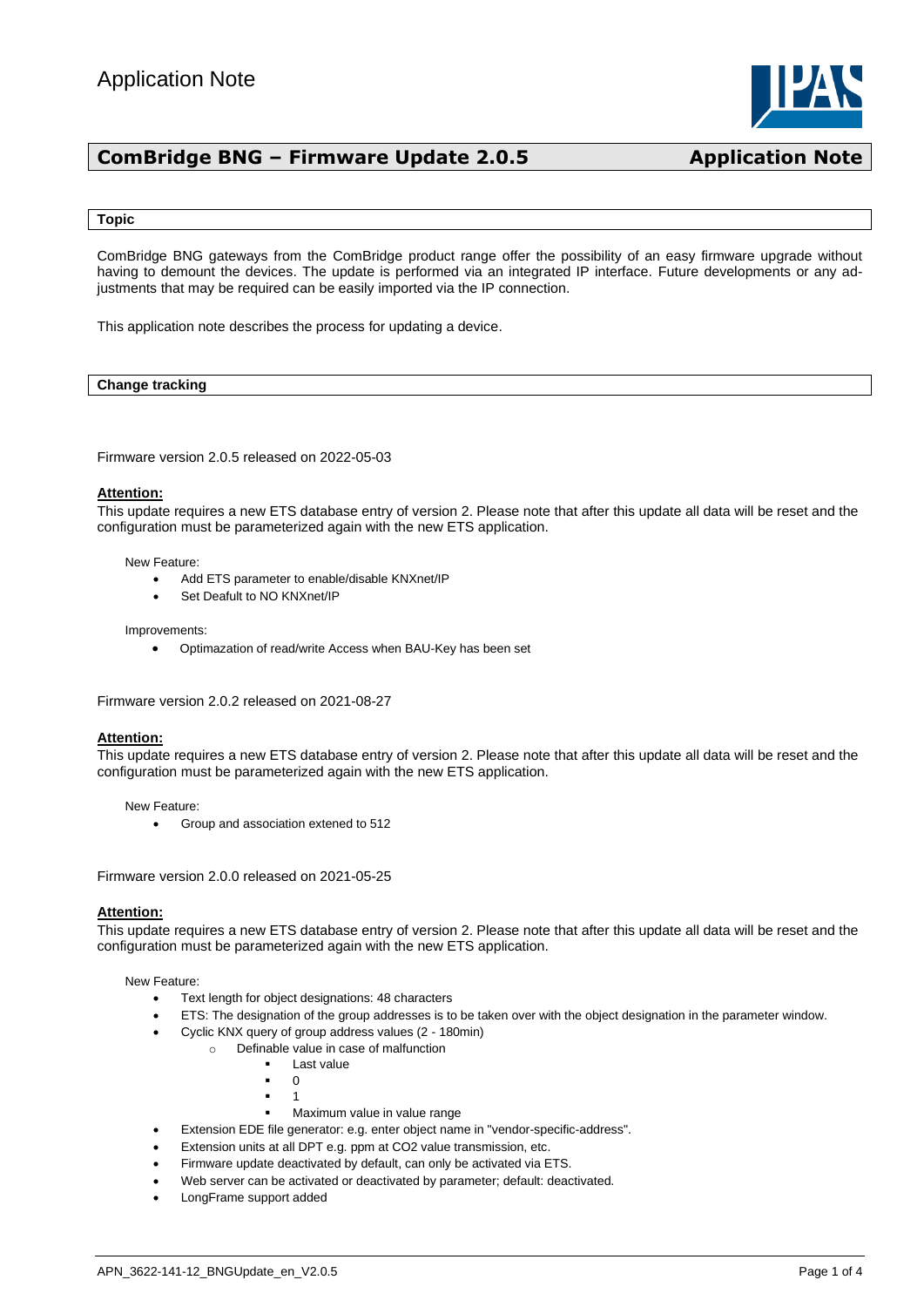

#### Improvements:

BugFixes: minor fixes

- When very large contents are requested that are much larger than 1476 bytes, the resulting "segmentation-not-supported" flag is not always sent: fixed.
- TPuart Treiber Problem fixed.
- ReadMultiple (all) on device objects can cause faulty response telegrams due to memory issues: fixed

#### Firmware version 1.2.0 released on 2017-01-25

New Feature:

• Registration as Foreign Device at BBMD

Improvements:

• BTL Certification successfully passed

BugFixes: minor fixes

#### Firmware version 1.1.0 released on 2014-04-07

New Feature:

- EDE (Engineering Data Exchange) is added to webpage
- Webpage is UTF-8 coded. Description text entered using ETS4 (UTF-8) will be displayed correctly.

#### Improvements:

• Description "Revision No." has been replaced with "DB Revision No."

BugFixes:

• Property read on "object-list" works now correctly, even if communication objects in ETS has not been configured in order.

#### Firmware version 1.0.0 released on 2014-02-24

New Feature:

- Modified layout of webpage
- The KNX datapoint type "scaling" DPT 5.001 is now assigned to BACnet Type "percent" id=98

#### Improvements:

• In case of several COVs on the same object and a write request a COV notification is send to all other COV subscriber

BugFixes:

• Management of LTE telegrams improved

#### Firmware version 0.0.14 released on 2013-09-03

New Feature:

- Modified layout of webpage
- Additional information on web page:
	- o Database revision
	- o Device Status
	- o Current Subscriptions
- Tunnel connection has got 15.15.255 as default address. This address is visible in a address scan as long as this tunnel address is different to the device physical address.

BugFixes:

- Transmit request on one opbject could cause a blocking transmission to Bacnet: fixed
- Timing for ReadRequest at startup improved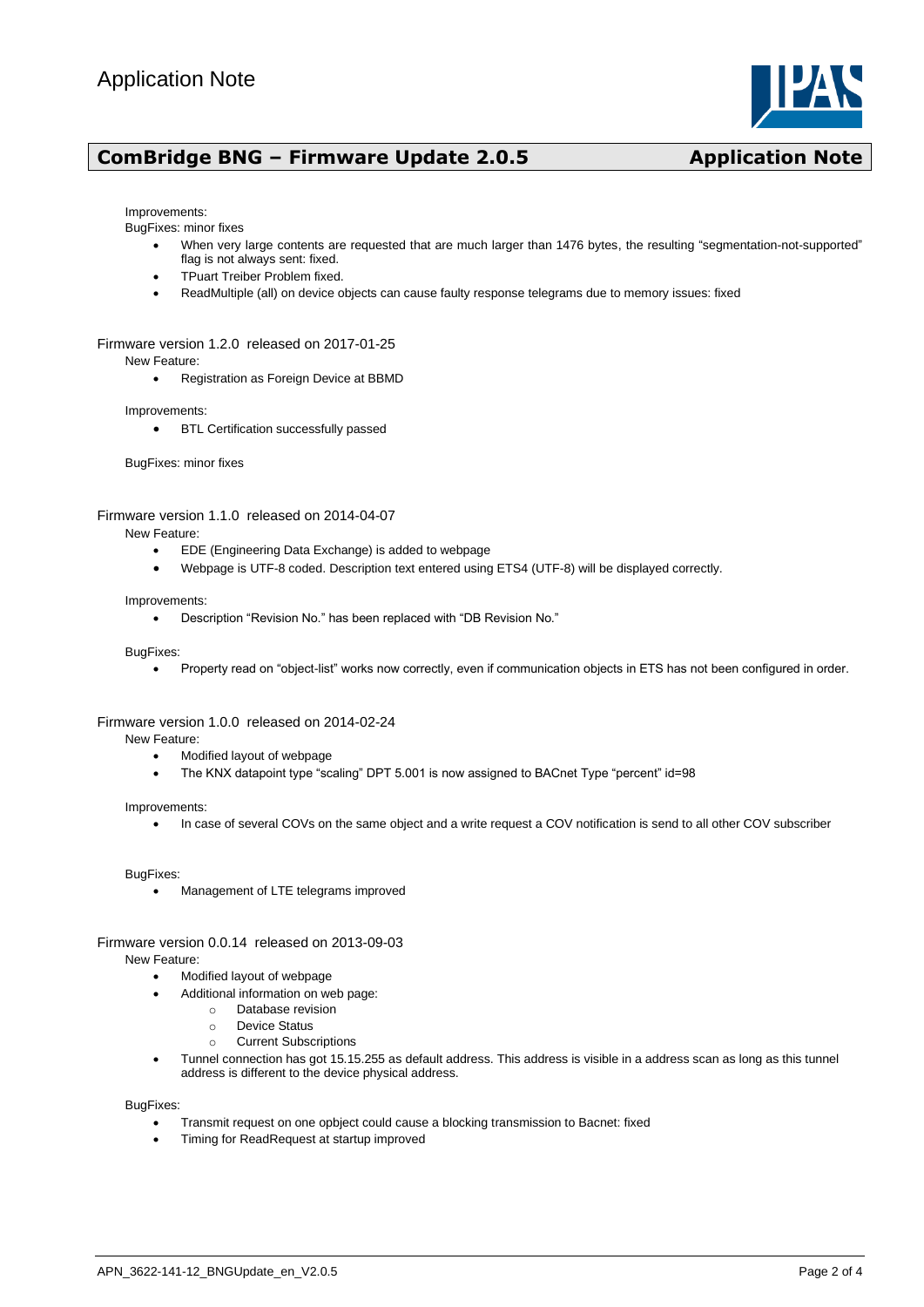

### **Requirements for the firmware update**

The firmware update is performed via IP.The device therefore needs to be integrated into an IP network. Once the power supply is connected, the device will be accessable via the IP preassigned with ETS. The actual update is performed via a connected PC with Windows XP, Win7.

#### **Upgrade procedure**

After the programme has been started the following entry window appears:

| 192.168.10.134 |  |
|----------------|--|
|                |  |
| Start          |  |
|                |  |
|                |  |
|                |  |

To start the upgrade, enter the IP address of the device that you would like to upgrade. Double-click on the displayed IP address (here 192.168.10.134) to open the entry field.

| <b>Bacnet Upgrade Tool</b> |                              |              |
|----------------------------|------------------------------|--------------|
|                            | 192.168.10.134               |              |
| IPAS Bacnet V 0 10 partial |                              | $\checkmark$ |
|                            | IP-Address Port Settings     |              |
|                            | 192.168.10.134<br>IP-Address |              |
|                            | Default<br>Cancel<br>ОК      |              |

You can now edit the IP address and ensure it is correctly set to the value required. Press the OK button to transfer the address to the main window. Before you start the upgrade, please select the type of upgrade you would like to perform from the pull-down menu. The following types are available:

- ComBridge\_BNG\_Version\_unconditional or
- ComBridge\_BNG \_Version\_partial

If you select \_unconditional all data (ETS parameters, etc.) that may already be stored on the device are deleted and the physical address is re-set to 15.15.255. If you select the \_partial upgrade type, the configuration data is preserved and the device does not have to be re-loaded with the ETS.

After you have selected the type you need, press the start button to begin the upgrade process

The upgrade tool first checks the current firmware version of the ComBridge BNG gateway and informs the user via an information window of the firmware version that has been used up to now.